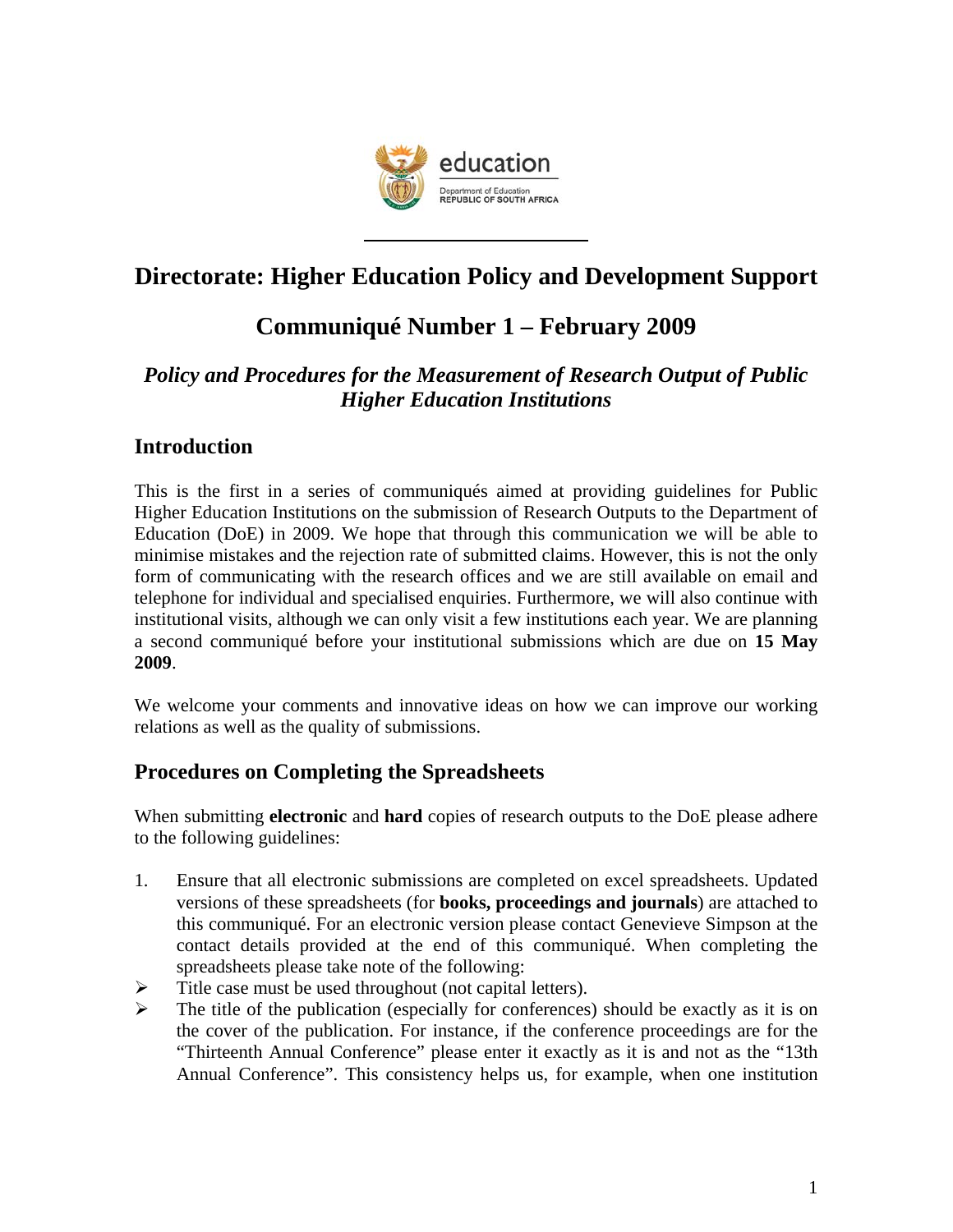has not provided sufficient information. We are then able to cross-reference the conference to other institutions.

- ¾ Author and editor names must begin with the surname and titles should not be entered, e.g. Smith JF (no Prof or Dr).
- $\blacktriangleright$  Author proportion must be in the format: 0.5 (not 50%).
- $\triangleright$  All authors of the publication must be mentioned (in the correct columns as specified) and the authors from the claiming institution must be underlined (not bolded). The sequence of authorship should be maintained as it is on the publication. For example, if the claiming author comes second out of three it should be retained as such.

### *Journals*

- 2. Please ensure that audited Journal submissions meet the following guidelines:
	- $\triangleright$  Journal titles must be exactly the same as on the relevant index. Please do not use abbreviations as they cause confusion.
	- $\triangleright$  List the journals according to the index on which they appear and provide subtotals for the number of units claimed for each of the indices. The three recognised indices are:
		- o The Institute of Scientific Information (ISI) (please note that only the three Web of Science lists (Science, Social Sciences and Arts & Humanities Citation Indices) and **not** the ISI Master List are accredited. Journals which appear only on the ISI Master List do not qualify for subsidy);
		- o The International Bibliography of Social Sciences (IBSS); and
		- o The Department of Education List of Accredited Journals (or DoE list).

A hard copy of the ISI, IBSS indices and Approved DoE list as at 31 December 2008 will be distributed to institutions in early February 2009.

- $\triangleright$  Provide a separate list of journals, again indicating the relevant approved list, submitted for late claims (year n-2). For the 2009 submissions, this means that all 2007 publications will be late submissions and each must be accompanied by an explanation from either the Deputy Vice-Chancellor (Research); or the Dean or Director of Research stating why the late submission should be considered (see further discussion on late submissions below). Ensure that the auditors certify that all such outputs have not been claimed before and that explanations for the lateness are provided for each submission.
- $\triangleright$  All fractions must be expressed in decimal form and should be rounded off to two decimal places, for example 0.33.

#### *Book Publications and Published Conference Proceedings*

- 3. Please ensure that all hard copies of books and conference proceedings contain markers in the publications indicating the:
	- $\triangleright$  Publisher;
	- $\triangleright$  Editor/s:
	- $\triangleright$  ISBN or ISSN number:
	- $\triangleright$  Author/s and their affiliation;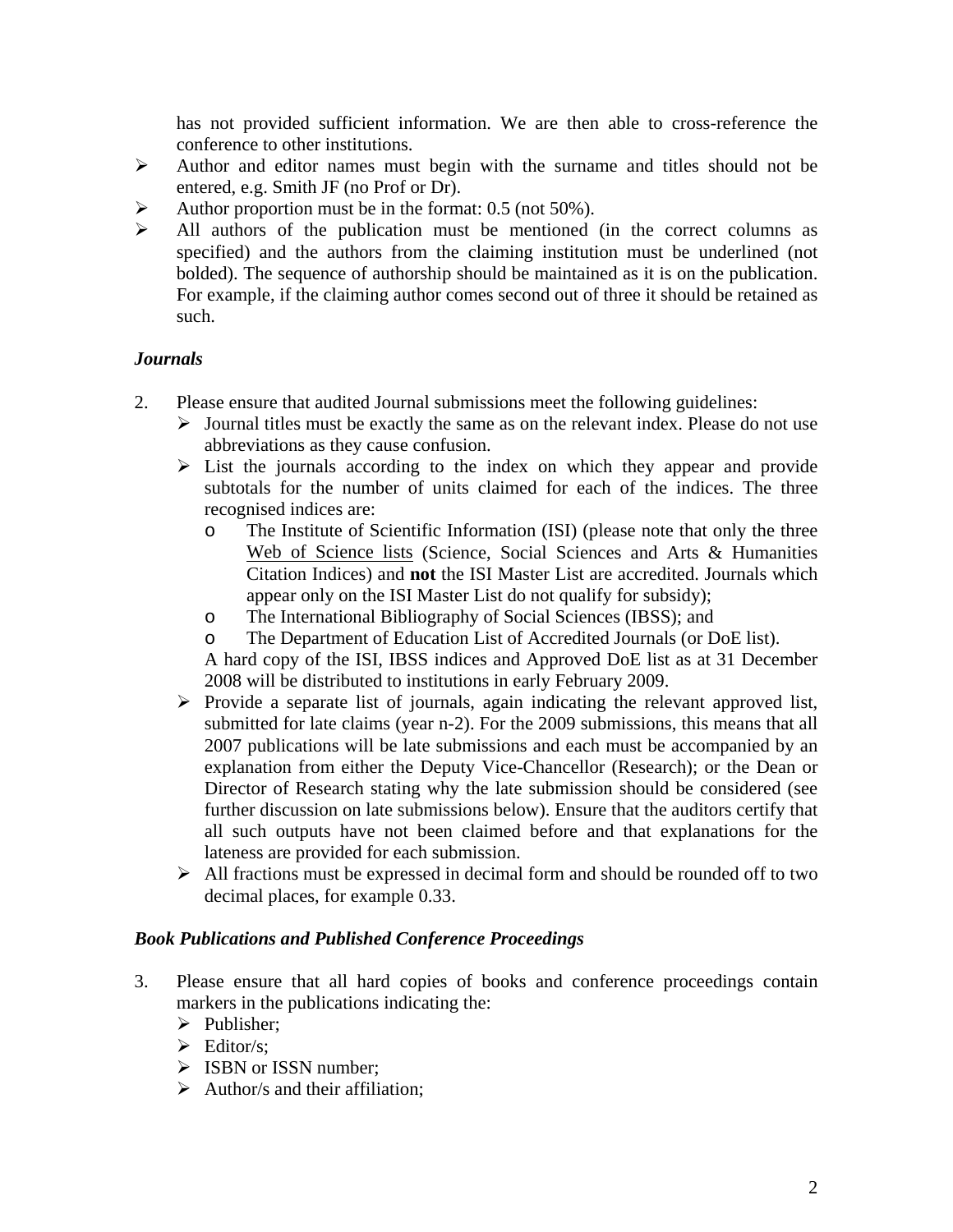- $\triangleright$  Chapters being claimed; and
- $\triangleright$  Evidence of peer-review (if it is in the publication).
- 4. If original copies of books and proceedings are not submitted, please make sure that copies are bound or stapled together so as to avoid any pages going missing. If photocopied, please include the following pages:
	- $\triangleright$  The cover of the publication (showing the title);
	- $\triangleright$  The imprint pages of the publication showing the date of publication, ISSN or ISBN number and the contents page;
	- $\triangleright$  The full chapter/s being claimed for;
	- $\triangleright$  The pages showing author affiliation if this is not indicated in the chapter; and
	- $\triangleright$  The final few pages of the book or conference proceedings (index, bibliography, etc.).
- 5. When submitting electronic publications, please ensure that a copy of the relevant pages is printed out and if the publication or article is contained in a CD, that it is photocopied and included in the submission. The printed version of the papers submitted to the DoE must be from the final published version of the publication and they must indicate the conference or publication name. Electronic publications also require an ISSN or ISBN number to be submitted.

#### **Please note that only actual publications are acceptable, not pre-prints.**

### **Major Reasons for the Non-Recognition of Submissions**

During the assessment and adjudication of research outputs in 2008, it became clear that certain reasons for the non-recognition of submitted outputs continue to appear across all institutions. We encourage institutions to focus on these issues when preparing 2009 submissions so as to improve overall acceptance rates. Some of these elements are completely avoidable and can be dealt with by research offices. These main reasons are outlined below together with guidelines for avoiding such problems.

#### *The submission of journal articles, which do not appear on the approved lists, as book publications*

Only journal articles published in accredited journals, which appear on approved indices (as discussed above), are recognised for subsidy purposes. If a journal is not in any of the above accredited lists, it **cannot** be submitted as a book publication or a conference proceeding.

#### *The submission of non-recognised types of publications*

The *Policy and Procedures for the Measurement of Research Output of Public Higher Education Institutions* stipulates that the target audience for research publications must be specialists in the relevant field. It also states that certain publications, such as textbooks;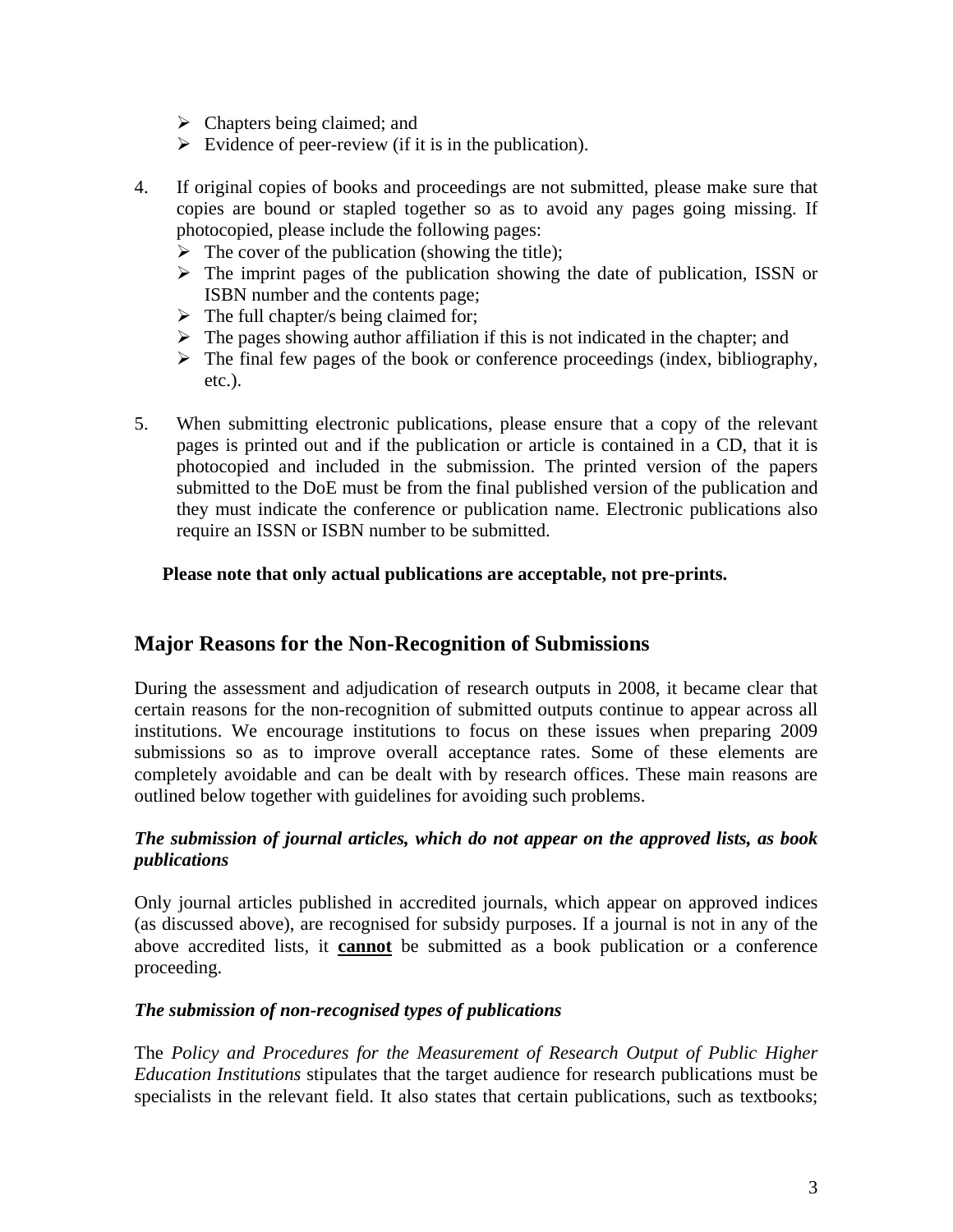theses, commissioned work and works of fiction are not subsidised. The submission of such works must therefore be avoided. Furthermore, collections of papers from internal workshops, bibliographies, festschriften (tributes) and non-accredited journal publications are not subsidised as either books or conference proceedings.

#### *Insufficient or no evidence of Peer Review*

The policy requires that all publications submitted for research subsidy should be peer reviewed. The following guidelines regarding peer review and evidence of peer review should be followed:

- $\triangleright$  Peer review must be by specialists in the field;
- $\triangleright$  Peer review must be done prior to publication;
- $\triangleright$  Full articles, and not just abstracts (as it is the case with some conferences), must be peer reviewed;
- ¾ Conference papers or articles must be reviewed for publication and not only for presentation;
- $\triangleright$  Authors and Editors cannot be part of the peer review process of their own papers;
- $\triangleright$  Emails from authors confirming peer review are not considered to be sufficient evidence; and
- $\triangleright$  Evidence of peer review should be un-ambiguous.

#### **Incomplete Submissions**

Institutions should avoid this element at all cost, and we have observed an escalation of it with the previous submissions. The majority of the problems relate to institutions not providing ISSN or ISBN numbers. All publications must have such a number and it must be provided in the submission. Furthermore, in some cases, institutions do not provide full copies of the papers for which they are claiming. Abstracts or loose papers with no reference to the conference or publication are not sufficient. In short, all the information required on the spreadsheet should be supplied in full.

#### **Reprints, previously published research and new editions**

The policy specifies that publications must disseminate 'original research and new developments'. Reprints of publications and second editions are therefore not subsidised unless there is clear proof of new research in the revised publication.

#### **Late Submissions**

The policy states that submissions for year n-2 (but no later) will be considered, as long as each submission is accompanied by an explanation from either the Vice Chancellor or DVC/ Dean or Director of Research. In 2009 institutions will be submitting 2008 publications, meaning that 2007 publications are late and each will have to be accompanied by an explanation. Any earlier publication (2006 and before) will not be accepted regardless.